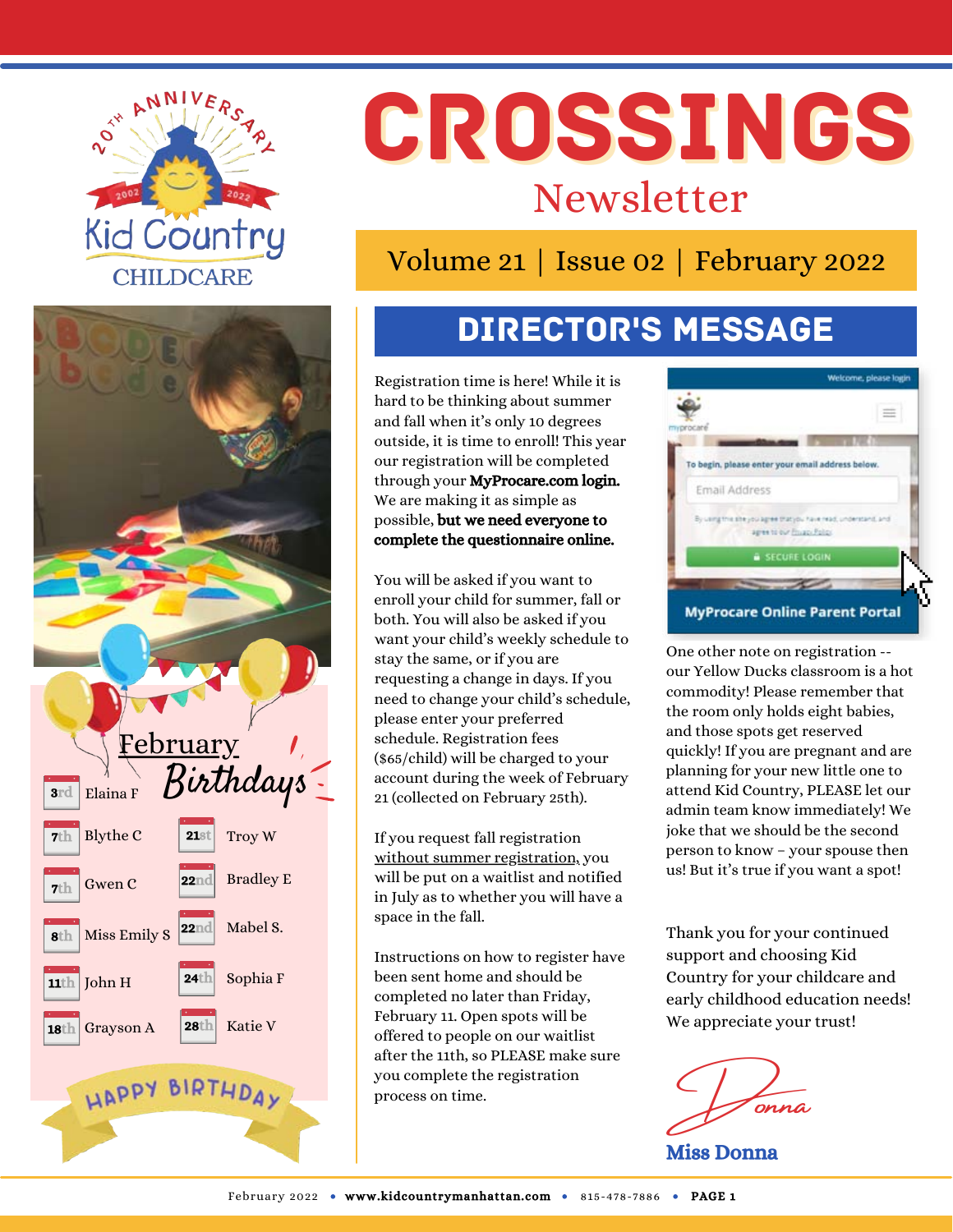

## **YELLOW DUCKS**

The All About Me unit brought wonderful learning opportunities and experiences in the Yellow Ducks Room this January. All About Me activities are a fun, introductory way for children to explore different aspects of themselves such as their hair, skin, and eyes. The teachers introduced name recognition as well as talked to the Ducks about their feelings and emotions. There were a ton of fun activities tied in sensory, art activities, and so much more!

A fun and engaging art activity the Ducks enjoyed was messy name painting. For this activity, the teachers taped each Duck's name onto white construction paper. The Ducks were then encouraged to pick paint colors and explore color mixing. Not only was this activity a great way to introduce name and letter recognition, but also included the many benefits of messy

painting -- being sensory development, color learning, and exercising creativity! Another All About Me activity the Ducks enjoyed was Taking Care, in which the teachers provided the Ducks with combs and nonbreakable mirrors. The teachers talked to the children about their reflection and how combing our hair was a part of self-care, encouraging coordination and concept of self.

Overall, January was filled with lots of learning and fun! The Yellow Ducks teachers strive to find opportunities in every routine and interaction to enhance children's abilities. We are excited to try new fun activities each week!

#### Miss Karen, Miss Amy, and Miss Gina

### Purple Parrots

The Purple Parrots are ready for a colorful new year! Colors, colors everywhere, can you find color like the Purple Parrots! The Purple Parrots have been busy learning all about colors! The Parrots used their sensory, color recognition, fine motor, and built their communication to learn all the assorted colors.

The toddlers' sensory skills have been put to the test this month! They put together different colored sensory bins each week for the toddlers. Sensory bins allow the toddlers the opportunity to explore and learn through hands-on tactile play that engages their senses. The toddlers also used the collaboration of their motor skills and senses by creating different art projects such as painting with cars, finger painting, painting a colorful rocket, and much more! During these activities, the Purple Parrots were encouraged to use their color recognition skills.

Colors are a part of our daily lives, they are everywhere! The teachers wanted to build on the Purple Parrots' language, so what better way than adding sign language to our toddler's daily vocabulary! The toddlers use sign language around the classroom during free play, circle time, meal-times, and when trying to communicate with their teachers and peers! The teachers added "colors" to the toddler's sign language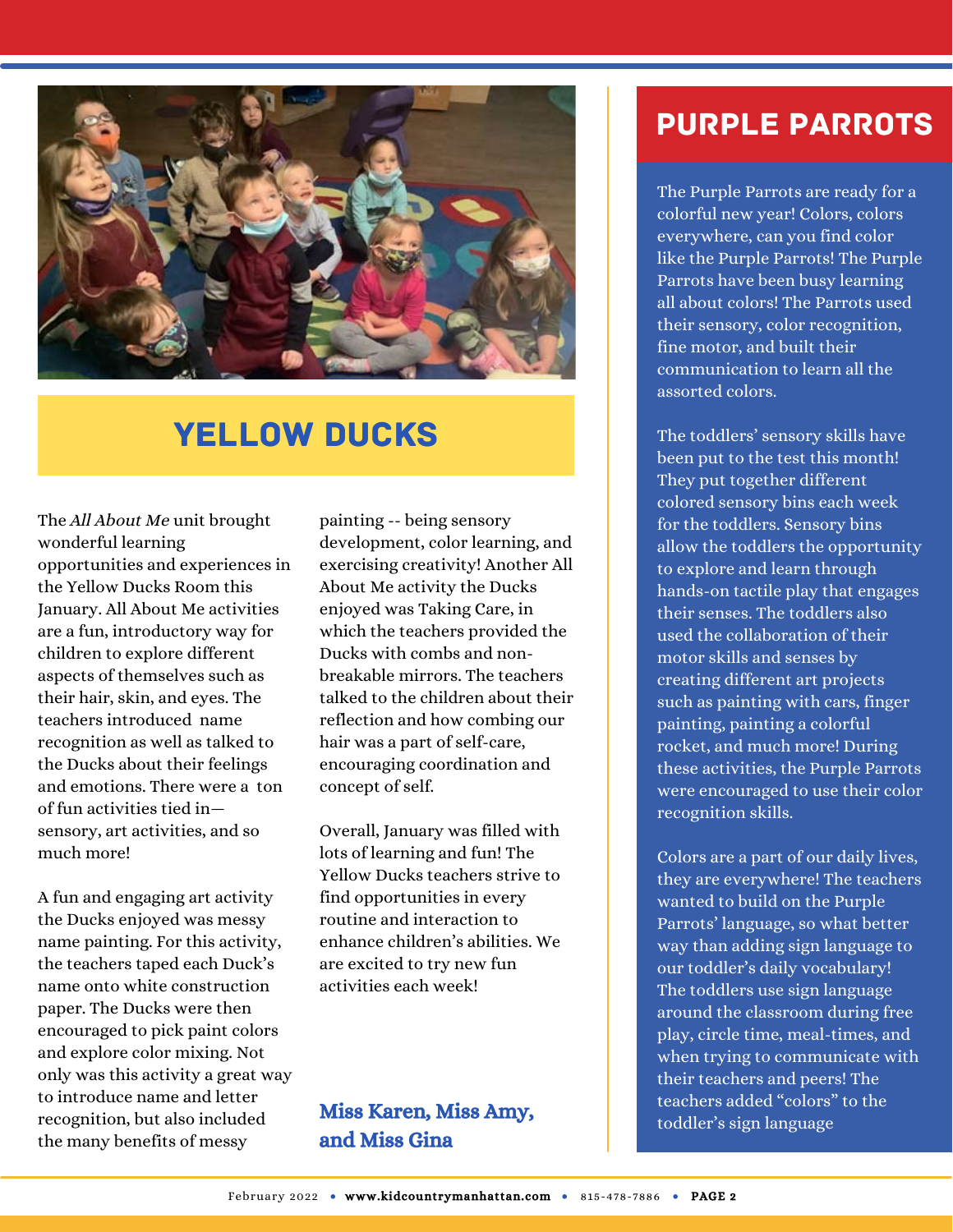#### Purple Parrots continues...

vocabulary. Color is signed by taking your fingers to your chin and wiggling them in place. Ask your child to sign the word "color" for you. The Purple Parrots use sign language in the classroom to enhance the levels of communication with their teachers/peers or when they cannot fully get the word out yet.

We are excited to be adding new sign language to our vocabulary as we move through the different lessons each month. We will be kicking off the month of February with learning all about love bugs!

Sincerely,

#### Ms. Kathy, Ms. Emily S., and Ms. Emily K.



### Red Robins

January was a busy month for the Red Robins! While it was too cold to venture outside most days, the Red Robins were engaged in a variety of activities indoors to keep the winter blues away. This month the Red Robins were introduced to several different animals and their habitats. The children explored animals from the arctic, the forests, the desert and even the ocean.

The Robins were encouraged to learn about these habitats throughout the month by engaging in sensory activities, music, and movement, and by enhancing their fine motor skills by utilizing playdoh. On a day where it was too cold to go outside, the Red Robins teachers brought the snow indoors for an exciting sensory experience where the Robins used a variety of watercolor paints for a fun cause and effect activity that encouraged color recognition. The Robins were very excited to discover the texture of shaving cream during one sensory experience. The Robins described the texture as being soft and squishy. The Robins explored the shaving cream as "snow", the habitat for many arctic animals. The Robins enjoyed learning about each animal, where the animals live, what they sound like, and what they do. Throughout the month, the Robins enhanced their gross



motor skills as they danced around the classroom – swimming like a polar bear, jiggling like a jelly fish, slithering like a snake, hopping like a rabbit, and other fun animal cues. The Robins will continue to enhance their fine and gross motor skills as we introduce new activities and experiences to the children to keep them active in the classroom.

We are looking forward to what the next month has in store for  $11s!$ 

Sincerely,

#### Ms. Kelly, Ms. Jessica, and Ms. Grace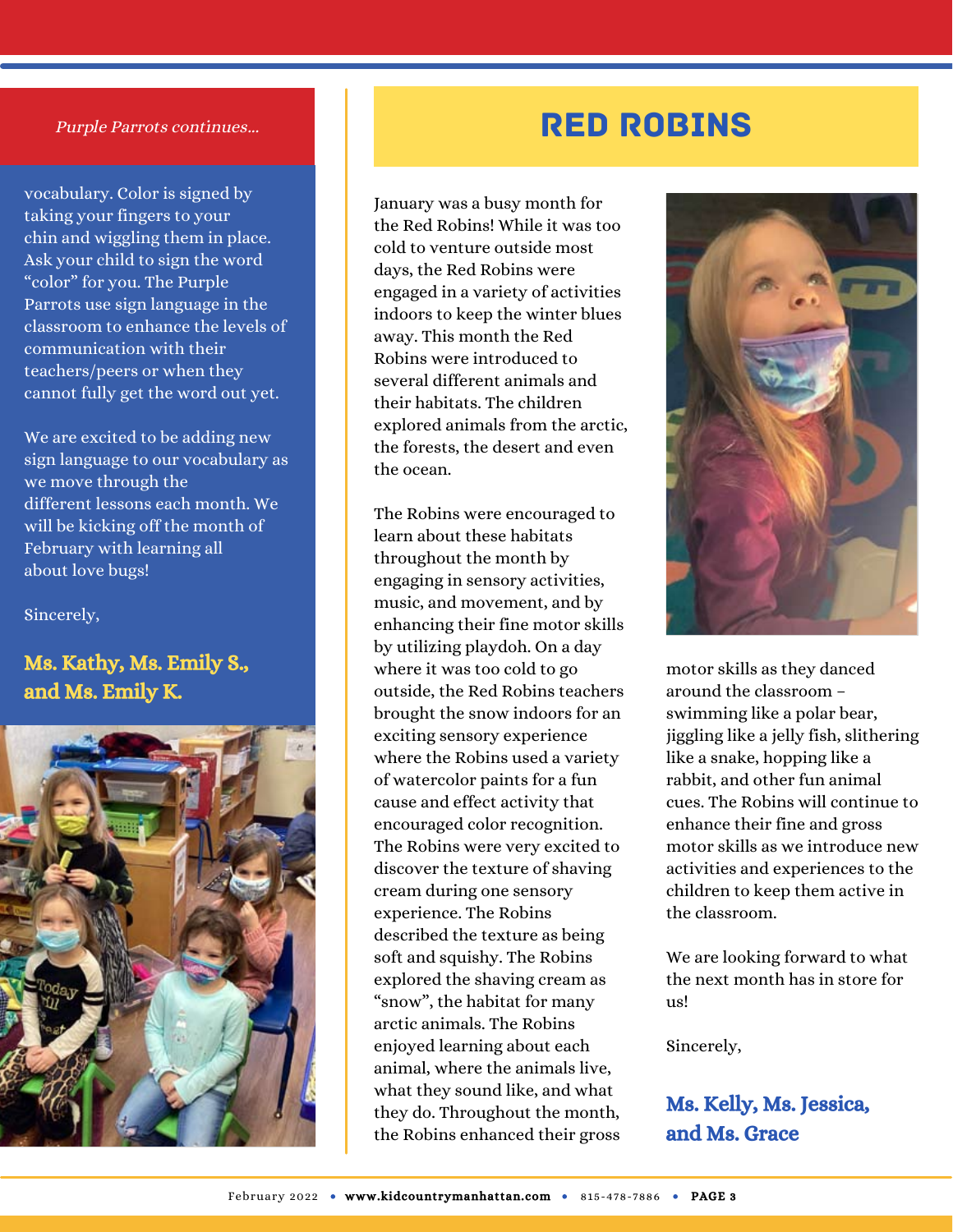### Green Frogs

With the weather so cold, the Green Frogs decided it would be a good time to study the exciting world of the Arctic. We began our study by discovering the Northern Lights. The children were excited to use the overhead projector and colored transparent shapes to reflect colored lights onto the ceiling creating our very own Northern Lights. To further our exploration, we used chalk on black paper, and used our fingers to smear the chalk and create a glowing effect. To complete the scene, we added a polar bear with white paint.

To understand how large a polar bear is, the Green Frogs compared their height to that of an eight-foot polar bear. You can see our height chart in the room for all to see. There was amazement and laughter as we painted the bottom of our foot, we then stepped onto a life-size bear paw. This helped the children to recognize the comparison between bigger and smaller.

In addition, we put our scientific knowledge to test as we explored how Arctic animals can swim in the icy water. The Frogs put one hand in a lined baggy of lard(blubber) and then plunged both hands into icy water. To their delight, the hand in the lard stayed warm and the other was very cold. They determined that



animals with blubber stay warm in the icy water. The Frogs continued their scientific study as they dawned goggles and gloves to rescue animals from ice box. We used warm water, table salt, and rock salt to melt the ice so we could free the frozen animals.

As we rescued the animals from the ice, we discussed their characteristics and whether they lived in the Arctic or the Jungle.

#### Ms. Fran and Ms. Valeria

### Orange Owls

This month, the Orange Owls were introduced to a new study focused on the ocean. Some of the main objectives included learning about ocean animals, the names of the oceans, the depths of each layer of the ocean, and everything surrounding the ocean!

We dove down deep into where each animal lives, cold or warm, we discussed each animal! The Owls were so intrigued to learn what keeps certain sea animals warm, where they are from, and different aspects of mother nature! Every child is so eager to learn in this class, and always make connections when we have circle time, and the teacher asks questions

The Owls tapped into their fine motor skills on several different occasions this month by creating fish, seas turtles, cutting out their own idea of what waves looked like, creating jellyfish, and so much more! We learned new math concepts such as new patterns (AABAA), measuring with blocks, and counting.

The conclude this month, we learned different ways to communicate through sign language. We incorporated this into our study by learning sign language for ocean animals.

Next month we are aiming to start learning about space and get into the deep depths of what space is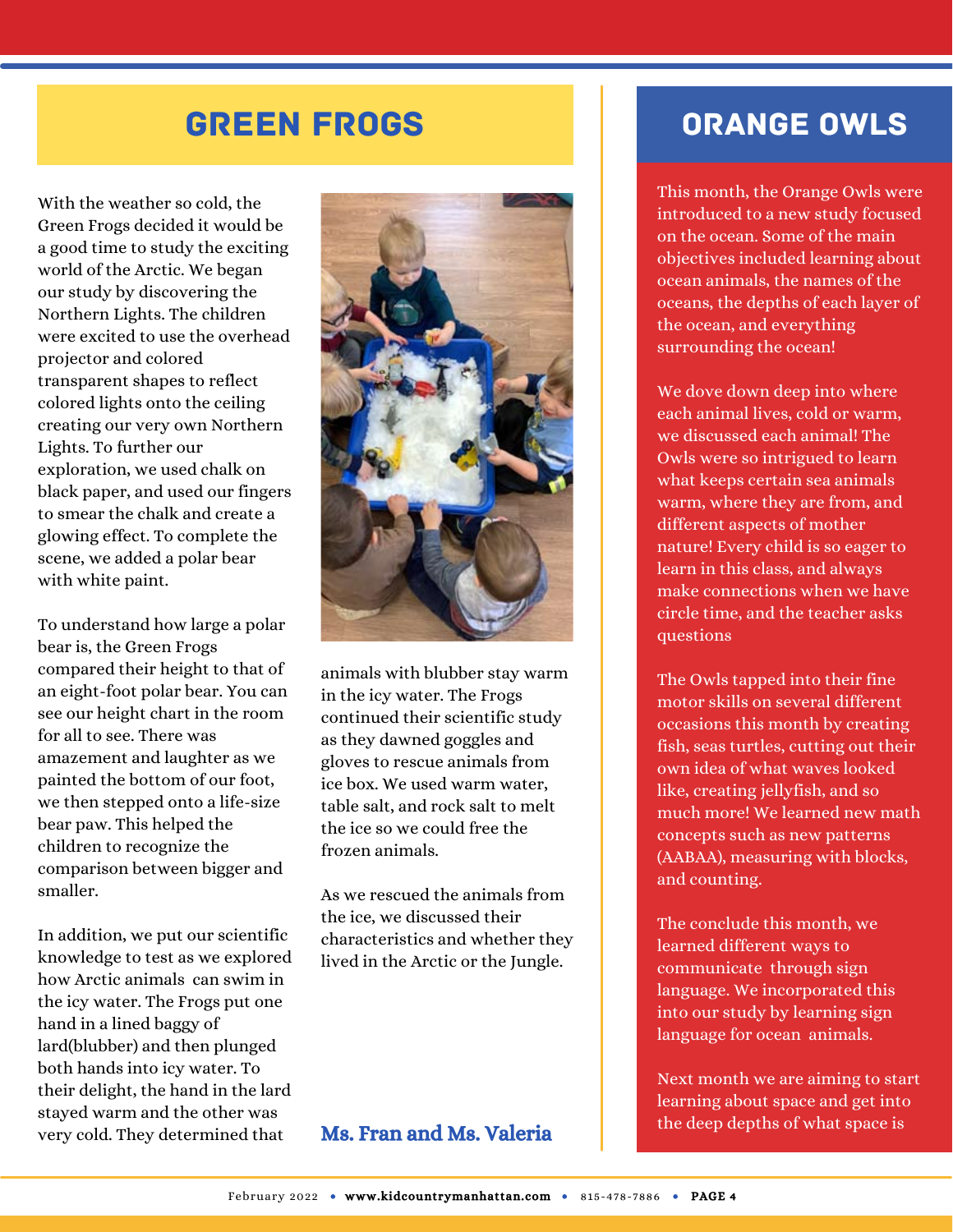#### Orange Owls continues...

made up of. We are looking forward to month that will be out of this world.

Sincerely,

#### Ms. Kathy, Ms. Emily S., and Ms. Emily K.





### Blue Gills

The frigid weather did not slow down the Blue Gills this month. Because of the cold temperatures, we decided that it was a great time to learn all about Arctic animals and demonstrate a little knowledge of characteristics of living things. We also were able to tie in some social studies as we explored some simple geographic knowledge.

As we learned all about polar bears, we discovered that underneath all that thick white fur is black skin. We also used some comparisons as we measured a full-grown polar bear (9 ft. tall) against our own shorter heights. We also stretched our vocabulary as we learned that the Polar Bear's scientific name is Ursus Maritimus. It's always fun to say new words!

Penguins taught us how to count fish to eat and explore dance and movement concepts.

As we listened to the music and followed the directions, we quickly learned how to flap our right and left wings, then our right and left feet. Pretty soon we were all getting to be more aware of the right and left sides of our bodies. We all became Daddy penguins and tried to walk with an egg between our legs. Now that was a hoot to watch!

Through the numerous Arctic activities that the children in the Blue Gills room had, they explored problem solving, expanded their vocabularies, interacted with read-aloud books, and had a fun time meeting all these goals for themselves.

Sincerely,

#### Ms. Rhonda and Ms. Wendy